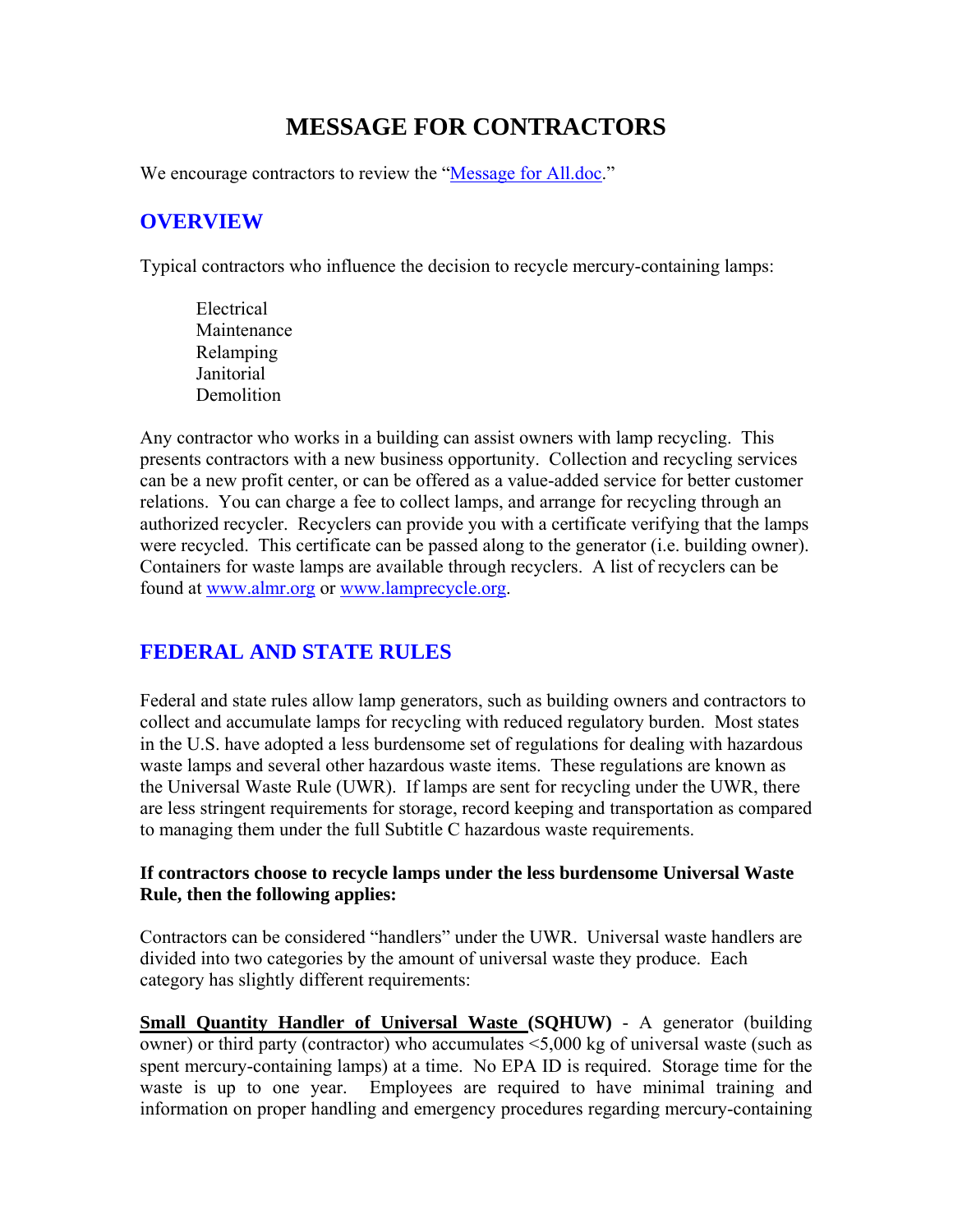lamps. Proper marking and labeling of universal waste is required. SQHUW requirements are found at 40 CFR 273 Subpart B.

**Large Quantity Handler of Universal Waste (LQHUW)** - A generator (building owner) or third party (contractor) who accumulates  $\geq 5,000$  kg of universal waste (such as mercury-containing lamps) at a time. An EPA ID is required, and state registration may also be required. Storage time for the waste is up to one year. Employees are required to have training and information on proper handling and emergency procedures regarding mercury-containing lamps. Proper marking and labeling of universal waste is required. LQHUW requirements are found at 40 CFR 273 Subpart C.

**Universal Waste Transporter -** One who engages in the process of transporting waste lamps for  $\leq 10$  days. A transporter may not store, accumulate, dispose, dilute, or treat universal waste lamps. No EPA ID is required. Proper marking and labeling of waste lamps is required. Transporter requirements are found at 40 CFR 273 Subpart D.

Both SQHUWs and LQHUWs are exempt from the Subtitle C hazardous waste (HW) manifest requirements. A record of shipment is required for LQHUWs, and may take the form of a bill of lading (BOL) or other shipping document. In both cases, shipments can be made through a common carrier, instead of a certified hazardous waste hauler. No analytical testing or reporting of lamps is needed for recycling.

In summary, the following applies:

- Accumulation- can be for up to one year
- Transportation- can be done via common carrier
- No permitting is required

As a contractor, if you offer lamp recycling to your customers, and you do not accumulate or store spent lamps in your own facilities, you are not typically subject to hazardous waste regulations.

## **CRUSHING**

Under federal regulations, intentionally breaking lamps (crushing) is considered "treatment." Those who treat lamps (e.g., by drum-top crushing) are subject to full Subtitle C regulations rather than the UWR regulations. For more information on crushing, please see the "Message for All.doc." However, certain authorized state programs allow both whole and intentionally crushed lamps to be managed under the UWR. Handlers that choose to intentionally crush lamps must do so in accordance with authorized state programs. For more information specific to your state, consult the Stateby-State Stringency Comparison Table, "Message re- State Stringency.doc."

## **LIGHTING SPECIFIERS**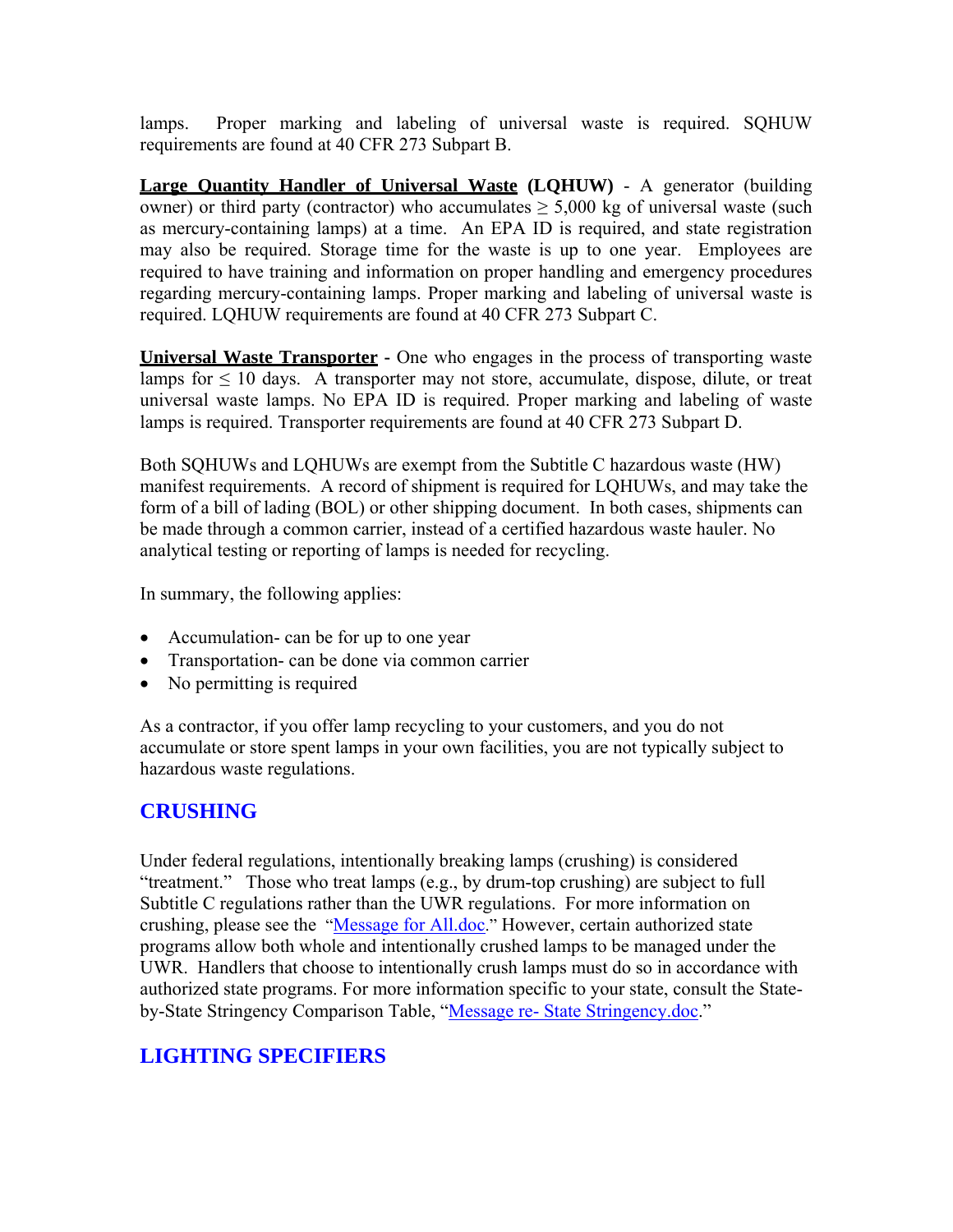Specifiers should include end-of-life considerations when lighting is chosen for buildings. In addition to life-cycle costs of lamps, energy savings, and fixtures, mercury lighting disposal/recycling costs should be considered in the overall economics of using energy-efficiency lighting. Remember, owners and contractors are responsible for regulatory compliance. Specifiers can assist by getting information to the decisionmakers. For more information, please see the "Message for Lighting Specifiers."

### **LIGHTING RETROFIT**

Any lighting retrofit will likely generate a large number of waste lamps. These lamps may contain some combination of mercury, cadmium, antimony and lead. Contractors and owners should pay close attention to proper disposal of this waste.

The services of a competent, properly licensed, recycling service for both lamps and ballasts is highly recommended for any retrofit project. It should be noted that the most significant environmental enforcement actions concerning incorrect handling of waste lamps and ballasts have involved lighting retrofits.

In the U.S., if the lamps classify as hazardous waste, it is the responsibility of the *owner* to manage the waste correctly; and *contractors* involved may share that *legal responsibility.* 

### **Conditionally Exempt Small Quantity Generator (CESQG) Exemption May Not Apply**

The ability of a retrofit to qualify for CESQG exemption from hazardous waste regulations are determined in part by rules specific to each state. Details may vary considerably. There is a strong probability that the quantity of lamps disposed of may exceed the amounts allowed under this exemption. An increasing number of states do not allow *any* mercury-containing lamps to be disposed of as municipal solid waste.

#### **Potential for Superfund Liability**

Even if lamps are disposed of legally in municipal solid waste landfills, this does not absolve the owner or contractor from U.S. Superfund liability. If a landfill becomes a Superfund site, all parties who contributed waste may be liable for the clean up, irrespective of whether their waste disposal was legal at the time.

### **OTHER JURISDICTIONS**

The Canadian provinces have similar concerns about environmentally responsible lamp disposal. Lamp recyclers are also available in Canada. The [www.lamprecycle.org](http://www.lamprecycle.org/) website has information on lamp disposal and recyclers in Canada. Mexico has passed a version of the U.S. UWR, which includes mercury-containing lamps. Implementation is the responsibility of the 31 states. Details are not yet available.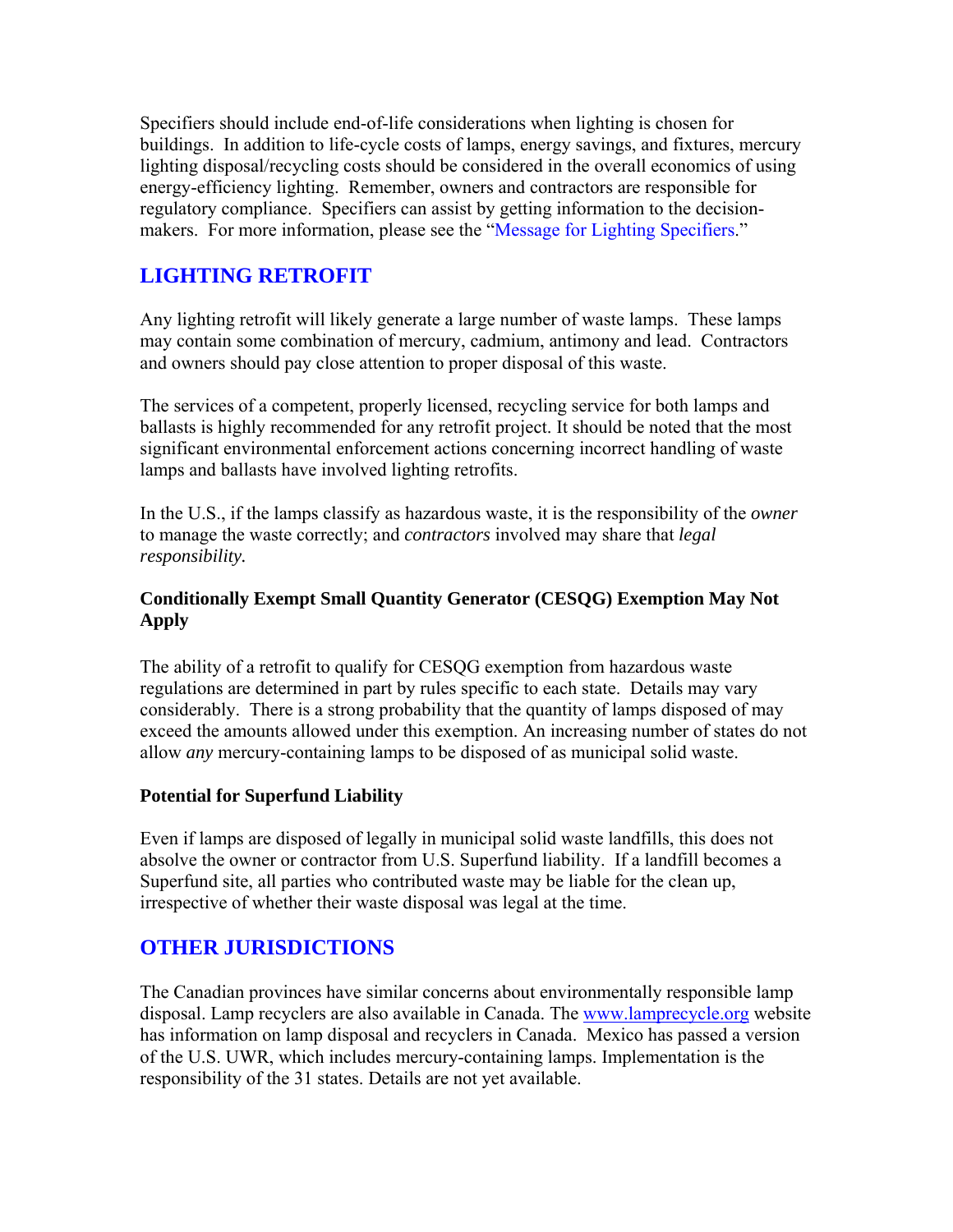### **LAMP BREAKAGE**

The major exposure to mercury in lamps arises from lamp breakage. As the old lamps are removed from their sockets, they should be carefully packed to avoid breakage. Federal rules suggest using the cartons supplied with the new lamps for this purpose; alternatively, the lamp recycling service may be able to provide larger containers that will minimize the labor and handling involved. States have different requirements regarding the number of broken lamps that can be included in a shipment of universal waste lamps. Careful handling of waste lamps will, therefore, minimize disposal costs.

The Association of Lighting and Mercury Recyclers (ALMR) estimates there are about 500 million lamps per year that are not being recycled, but should be recycled. This is a huge opportunity for contractors. Once people realize how easy it is to get lamps recycled, more and more contractors can improve their bottom line by offering this service. We also encourage you to set up recycling programs for the spent mercurycontaining lamps in your own facilities.

## **HOW CAN CONTRACTORS ASSIST THEIR CLIENTS RECYCLE?**

Recycling services are provided by Association of Lighting and Mercury Recyclers (ALMR) member companies anywhere in the United States and its territories, Mexico and Canada. Services are available to large lamp users, small businesses, contractors, and municipal government agencies. They are also available to households and the public through household waste collection programs. Either directly or through a network of transportation contractors, spent lamps can be picked up in any U.S. community. There are also a number of lighting, maintenance and other building contractors who will collect spent lamps and get them recycled for their customers.

Lamp collection programs can be designed for all building owners/managers:

- If your building generates only small amounts of waste lamps, recycling can be facilitated through a "box program." In this type of program, a container is provided to the owner/manager who fills it with spent mercury lamps. When the container is full, it can be sent to any recycler via a prepaid ground mail shipment program. Labels and shipping papers are provided.
- If your building generates large amounts of waste lamps, recyclers can arrange milkrun pick-ups. Common carriers will transport lamps to accumulation facilities for consolidation prior to shipment to destination facilities.
- If your building generates very large amounts of waste lamps, these lamps can be picked up in trailer loads as needed.
- There are numerous collection locations around the country that ship large quantities of lamps to recycling "destination facilities" (state authorized recyclers) every day.
- Recyclers typically provide customers with collection/shipping services and containers for lamps. They will also arrange all aspects of getting lamps recycled for anyone who is interested.